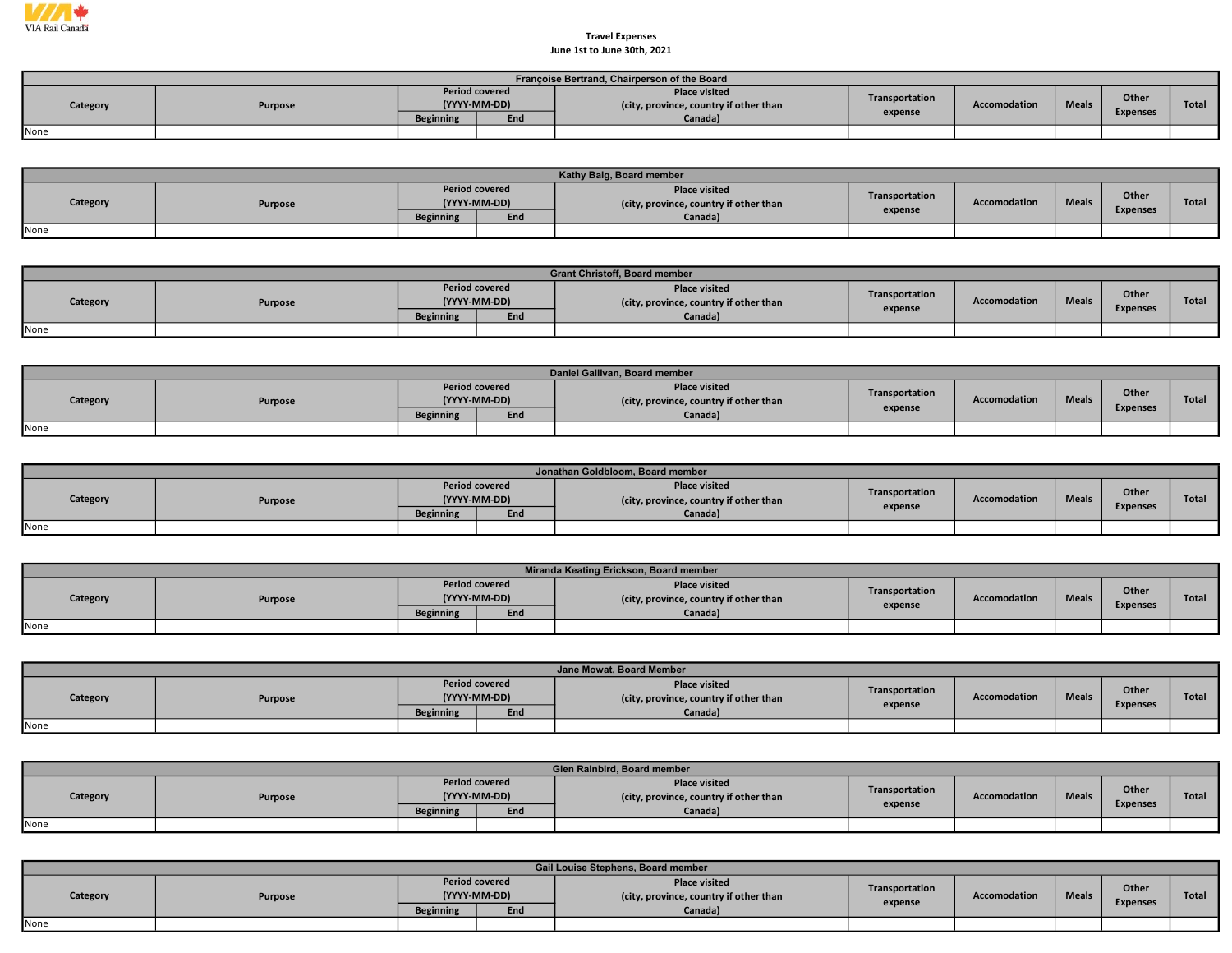

## June 1st to June 30th, 2021 Travel Expenses

|                                  | June 1st to June 30th. 2021 |                                       |     |                                                                |                |                     |              |                 |       |  |  |  |  |
|----------------------------------|-----------------------------|---------------------------------------|-----|----------------------------------------------------------------|----------------|---------------------|--------------|-----------------|-------|--|--|--|--|
| <b>Kenneth Tan, Board Member</b> |                             |                                       |     |                                                                |                |                     |              |                 |       |  |  |  |  |
| Category                         | Purpose                     | <b>Period covered</b><br>(YYYY-MM-DD) |     | <b>Place visited</b><br>(city, province, country if other than | Transportation | <b>Accomodation</b> | <b>Meals</b> | Other           | Total |  |  |  |  |
|                                  |                             | <b>Beginning</b>                      | End | Canada)                                                        | expense        |                     |              | <b>Expenses</b> |       |  |  |  |  |
| None                             |                             |                                       |     |                                                                |                |                     |              |                 |       |  |  |  |  |

|          | Geneviève Tanguay, Board Member |                                       |     |                                                                |                |                     |              |                          |              |  |  |  |  |
|----------|---------------------------------|---------------------------------------|-----|----------------------------------------------------------------|----------------|---------------------|--------------|--------------------------|--------------|--|--|--|--|
| Category | Purpose                         | <b>Period covered</b><br>(YYYY-MM-DD) |     | <b>Place visited</b><br>(city, province, country if other than | Transportation | <b>Accomodation</b> | <b>Meals</b> | Other<br><b>Expenses</b> | <b>Total</b> |  |  |  |  |
|          |                                 | <b>Beginning</b>                      | End | Canada)                                                        | expense        |                     |              |                          |              |  |  |  |  |
| None     |                                 |                                       |     |                                                                |                |                     |              |                          |              |  |  |  |  |

|          | Vianne Timmons, Board Member |                  |                                       |                                                                |                |              |              |                 |       |  |  |  |  |  |
|----------|------------------------------|------------------|---------------------------------------|----------------------------------------------------------------|----------------|--------------|--------------|-----------------|-------|--|--|--|--|--|
| Category | Purpose                      |                  | <b>Period covered</b><br>(YYYY-MM-DD) | <b>Place visited</b><br>(city, province, country if other than | Transportation | Accomodation | <b>Meals</b> | Other           | Total |  |  |  |  |  |
|          |                              | <b>Beginning</b> | End                                   | Canada)                                                        | expense        |              |              | <b>Expenses</b> |       |  |  |  |  |  |
| None     |                              |                  |                                       |                                                                |                |              |              |                 |       |  |  |  |  |  |

|          | Cynthia Garneau, President and Chief Executive Officer |                                       |     |                                                                |                |                     |              |                 |              |  |  |  |
|----------|--------------------------------------------------------|---------------------------------------|-----|----------------------------------------------------------------|----------------|---------------------|--------------|-----------------|--------------|--|--|--|
| Category | Purpose                                                | <b>Period covered</b><br>(YYYY-MM-DD) |     | <b>Place visited</b><br>(city, province, country if other than | Transportation | <b>Accomodation</b> | <b>Meals</b> | Other           | <b>Total</b> |  |  |  |
|          |                                                        | <b>Beginning</b>                      | End | Canada)                                                        | expense        |                     |              | <b>Expenses</b> |              |  |  |  |
| None     |                                                        |                                       |     |                                                                |                |                     |              |                 |              |  |  |  |

|          | Mario Bergeron, Chief Mechanical and Maintenance Officer |                                       |     |                                                                |                |              |              |                 |       |  |  |  |  |
|----------|----------------------------------------------------------|---------------------------------------|-----|----------------------------------------------------------------|----------------|--------------|--------------|-----------------|-------|--|--|--|--|
| Category | Purpose                                                  | <b>Period covered</b><br>(YYYY-MM-DD) |     | <b>Place visited</b><br>(city, province, country if other than | Transportation | Accomodation | <b>Meals</b> | <b>Other</b>    | Total |  |  |  |  |
|          |                                                          | <b>Beginning</b>                      | End | Canada)                                                        | expense        |              |              | <b>Expenses</b> |       |  |  |  |  |
| None     |                                                          |                                       |     |                                                                |                |              |              |                 |       |  |  |  |  |

| Danielle Boisvert, Vice President, Corporate Controller |         |                                       |     |                                                                |                |                     |              |                 |       |  |  |
|---------------------------------------------------------|---------|---------------------------------------|-----|----------------------------------------------------------------|----------------|---------------------|--------------|-----------------|-------|--|--|
| Category                                                | Purpose | <b>Period covered</b><br>(YYYY-MM-DD) |     | <b>Place visited</b><br>(city, province, country if other than | Transportation | <b>Accomodation</b> | <b>Meals</b> | Other           | Total |  |  |
|                                                         |         | <b>Beginning</b>                      | End | Canada)                                                        | expense        |                     |              | <b>Expenses</b> |       |  |  |
| None                                                    |         |                                       |     |                                                                |                |                     |              |                 |       |  |  |

|          | Bruno Cacciola, Vice President, Fleet Renewal Program |                                       |     |                                                                |                |                     |              |                 |              |  |  |  |  |
|----------|-------------------------------------------------------|---------------------------------------|-----|----------------------------------------------------------------|----------------|---------------------|--------------|-----------------|--------------|--|--|--|--|
| Category | Purpose                                               | <b>Period covered</b><br>(YYYY-MM-DD) |     | <b>Place visited</b><br>(city, province, country if other than | Transportation | <b>Accomodation</b> | <b>Meals</b> | Other           | <b>Total</b> |  |  |  |  |
|          |                                                       | <b>Beginning</b>                      | End | Canada)                                                        | expense        |                     |              | <b>Expenses</b> |              |  |  |  |  |
| None     |                                                       |                                       |     |                                                                |                |                     |              |                 |              |  |  |  |  |

|          | Marie-Claude Cardin, Chief Financial Officer |                                       |     |                                                                |                |              |              |                 |              |  |  |
|----------|----------------------------------------------|---------------------------------------|-----|----------------------------------------------------------------|----------------|--------------|--------------|-----------------|--------------|--|--|
| Category | Purpose                                      | <b>Period covered</b><br>(YYYY-MM-DD) |     | <b>Place visited</b><br>(city, province, country if other than | Transportation | Accomodation | <b>Meals</b> | Other           | <b>Total</b> |  |  |
|          |                                              | <b>Beginning</b>                      | End | Canada)                                                        | expense        |              |              | <b>Expenses</b> |              |  |  |
| None     |                                              |                                       |     |                                                                |                |              |              |                 |              |  |  |

| Sonia Corriveau, Chief Business Transformation Officer |         |                                       |     |                                                                |                           |                     |              |                          |              |  |  |
|--------------------------------------------------------|---------|---------------------------------------|-----|----------------------------------------------------------------|---------------------------|---------------------|--------------|--------------------------|--------------|--|--|
| Category                                               | Purpose | <b>Period covered</b><br>(YYYY-MM-DD) |     | <b>Place visited</b><br>(city, province, country if other than | Transportation<br>expense | <b>Accomodation</b> | <b>Meals</b> | Other<br><b>Expenses</b> | <b>Total</b> |  |  |
|                                                        |         | <b>Beginning</b>                      | End | Canada)                                                        |                           |                     |              |                          |              |  |  |
| None                                                   |         |                                       |     |                                                                |                           |                     |              |                          |              |  |  |